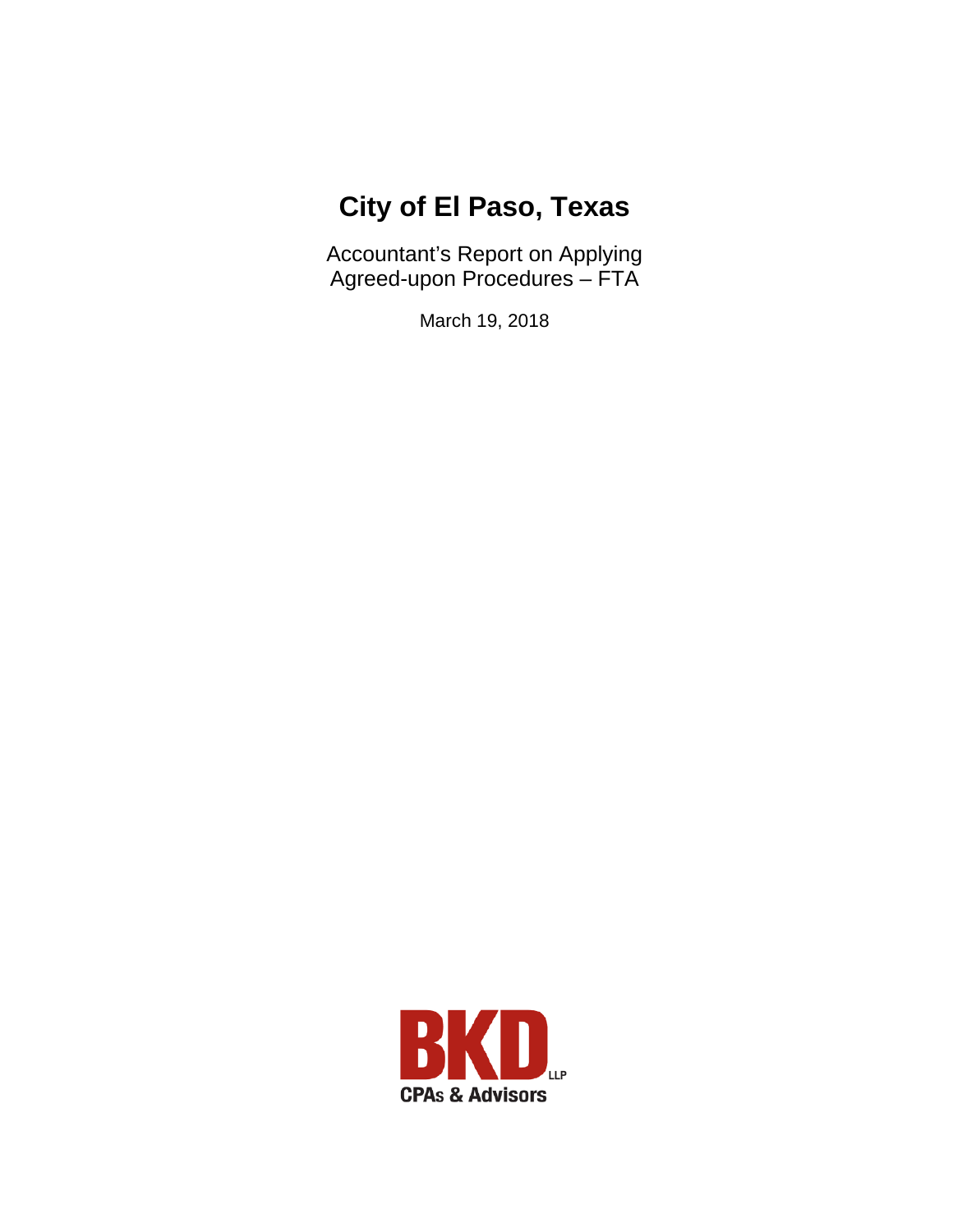## **City of El Paso, Texas March 19, 2018**

### **Contents**

| <b>Independent Accountant's Report on Applying</b> |  |
|----------------------------------------------------|--|
|                                                    |  |
|                                                    |  |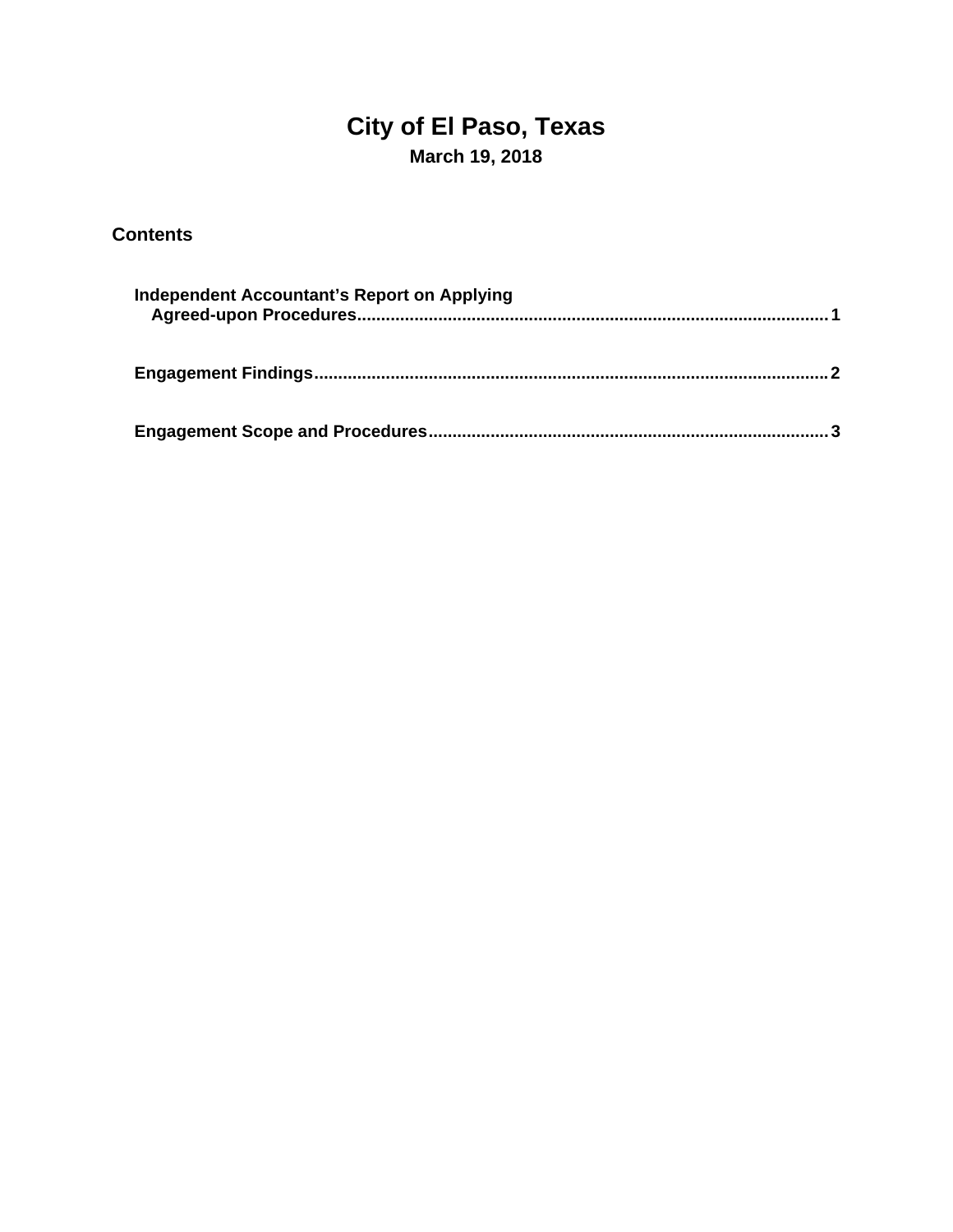

#### **Independent Accountant's Report on Applying Agreed-upon Procedures**

The Honorable Mayor, City Council and City Manager City of El Paso, Texas El Paso, Texas

We have performed the procedures enumerated in Exhibit 2 attached to this report, which were agreed to by Sun Metro to assist you in evaluating whether the transit agency complied with the standards and that the information included in the NTD report FFA-10 form for the fiscal year ended August 31, 2017, is presented in conformity with the requirements of the Uniform System of Accounts (USOA) and Records and Reporting System; Final Rule, as specified in 49 CFR Part 630, Federal Register, January 15, 1993, and as presented in the 2017 Policy Manual. The management of Sun Metro is responsible for its compliance with these standards and that the information included in the NTD report FFA-10 is presented in conformity with applicable requirements. The sufficiency of these procedures is solely the responsibility of Sun Metro. Consequently, we make no representation regarding the sufficiency of the procedures described in the attachment to this report for the purpose for which this report has been requested or for any other purpose.

The findings obtained, if any, are described in the attachment to this report.

This agreed-upon procedures engagement was conducted in accordance with attestation standards established by the American Institute of Certified Public Accountants. We were not engaged to, and did not, conduct an examination or a review, the objective of which would be the expression of an opinion or conclusion, respectively, on Sun Metro's compliance with the standards described in the first paragraph. Accordingly, we do not express such an opinion or conclusion. Had we performed additional procedures, other matters might have come to our attention that would have been reported to you.

This report is intended solely for the information and use of the City, Sun Metro and management, and is not intended to be and should not be used by anyone other than these specified parties.

**BKD,LLP** 

Dallas, Texas March 19, 2018

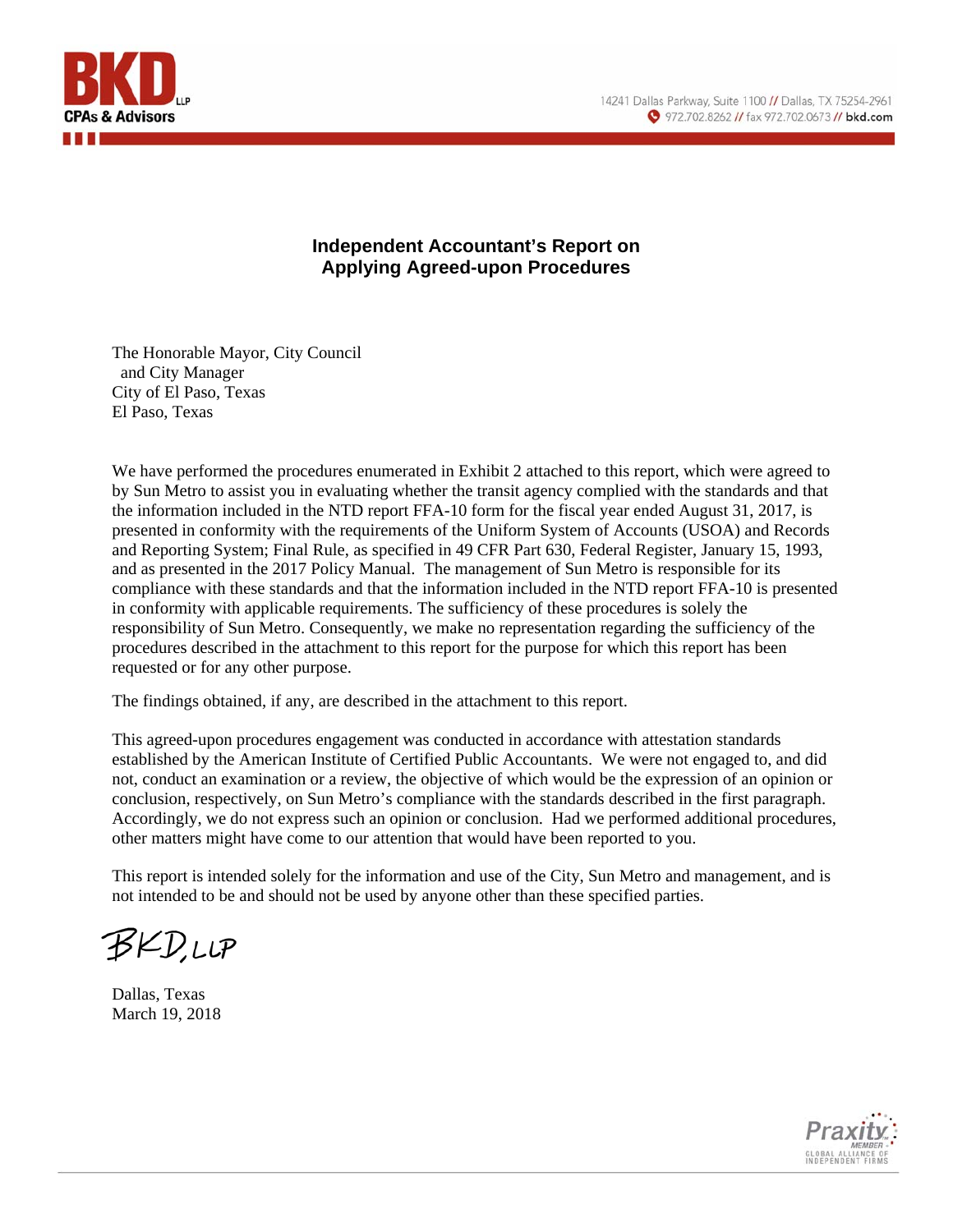### **City of El Paso, Texas Engagement Findings March 19, 2018**

Presented in this section are all our findings from performing the procedures described in the *Engagement Scope and Procedures* section of this report. No exceptions resulted from performance of the procedures.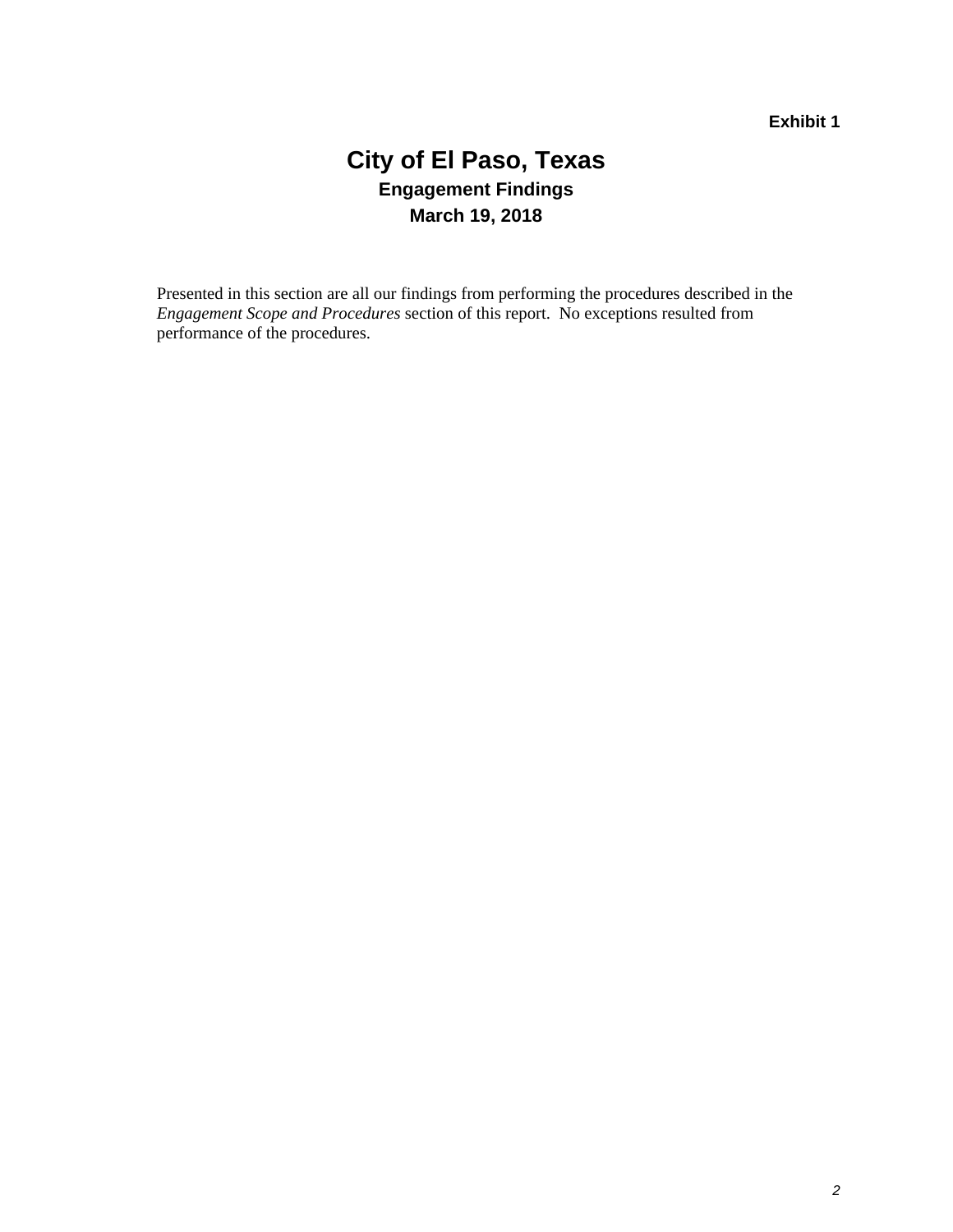### **City of El Paso, Texas Engagement Scope and Procedures March 19, 2018**

The FTA has specified and agreed to a set of procedures for the independent auditor to perform to satisfy the requirements of the Federal Funding Allocation data review. The procedures were applied separately to each of the information systems used to develop the reported vehicle revenue miles, passenger miles and operating expenses of Sun Metro for the fiscal year ended August 31, 2017, for Bus (MB), Directly Operated (DO), non-fixed guideway modes and services.

The specific procedures performed as obtained from the Declarations section of the 2017 NTD Policy Manual were as follows:

- (A) Obtain and read a copy of written procedures related to the system for reporting and maintaining data in accordance with the NTD requirements and definitions set forth in 49 CFR Part 630, Federal Register, January 15, 1993, and as presented in the 2017 Policy Manual. If there are no procedures available, discuss the procedures with the personnel assigned responsibility for supervising the NTD data preparation and maintenance.
- (B) Discuss the procedures (written or informal) with the personnel assigned responsibility for supervising the preparation and maintenance of NTD data to determine:
	- 1. The extent to which Sun Metro followed the procedures on a continuous basis, and
	- 2. Whether they believe such procedures result in accumulation and reporting of data consistent with the NTD definitions and requirements set forth in 49 CFR Part 630, Federal Register, January 15, 1993, and as presented in the 2017 Policy Manual.
- (C) Ask the same personnel (procedure "B") about the retention policy that Sun Metro follows as to source documents supporting NTD data reported on the Federal Funding Allocation Statistics Form.
- (D) Based on a description of Sun Metro's procedures obtained in items (A) and (B) above, identify all the source documents that Sun Metro must retain for a minimum of three years. For each type of source document, select three months out of the year and determine whether the document exists for each of these periods.
- (E) Discuss the system of internal controls. Inquire whether separate individuals (independent of the individuals preparing source documents and posting data summaries) review the source documents and data summaries for completeness, accuracy, and reasonableness and how often these individuals perform such reviews.
- (F) Select a random sample of the source documents and determine whether supervisor's signatures are present as required by the system of internal controls. If supervisors' signatures are not required, inquire how personnel document supervisors' reviews.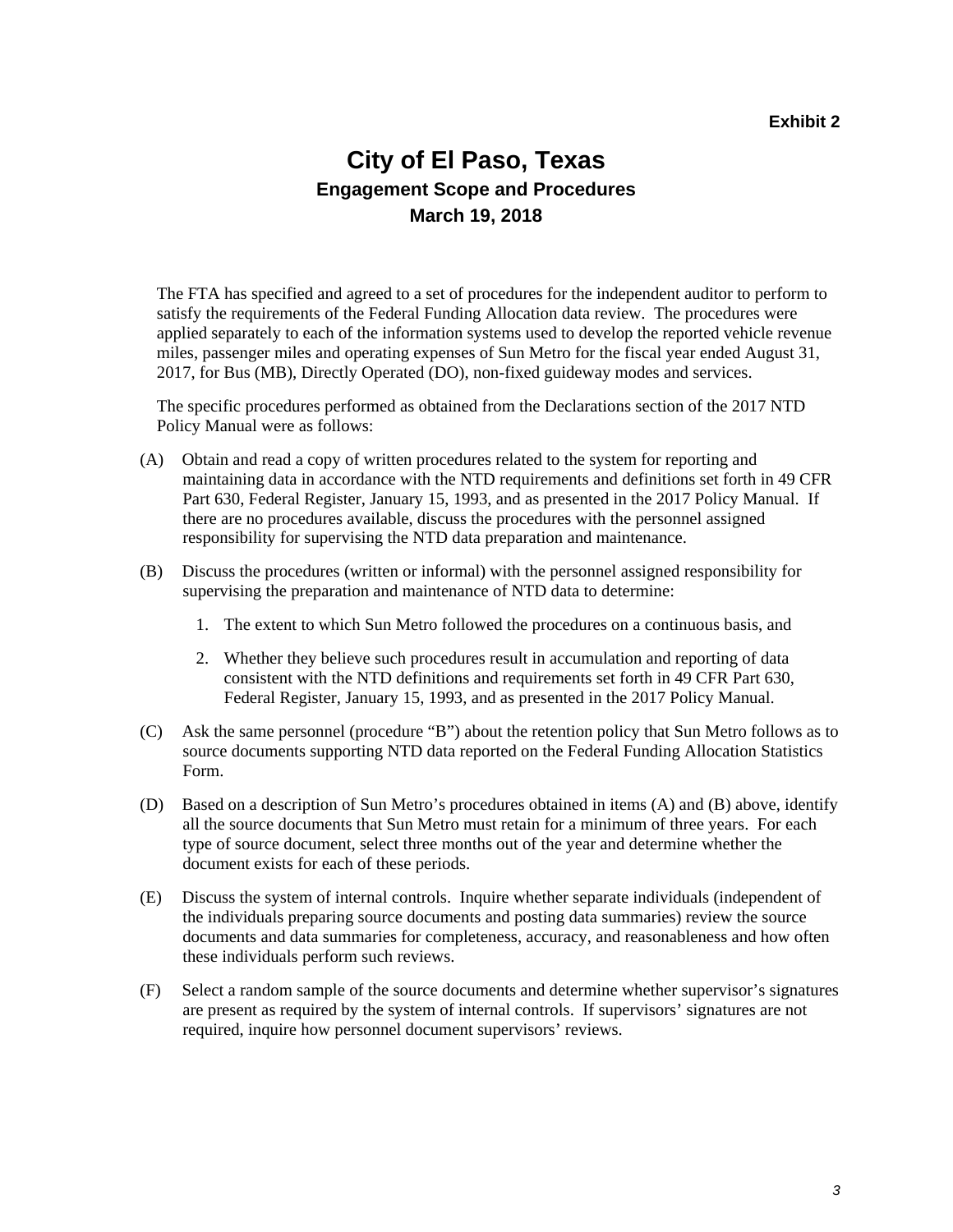### **City of El Paso, Texas Engagement Scope and Procedures (Continued) March 19, 2018**

- (G) Obtain the worksheets used to prepare the final data that Sun Metro transcribes onto the Federal Funding Allocation Statistics Form. Compare the periodic data included on the worksheets to the periodic summaries prepared by the transit agency. Test the arithmetical accuracy of the summaries.
- (H) Discuss the procedure for accumulating and recording passenger miles traveled (PMT) data in accordance with NTD requirements with Sun Metro staff. Inquire whether the procedure is one of the methods specifically approved in the 2017 Policy Manual.
- (I) Discuss with Sun Metro staff Sun Metro's eligibility to conduct statistical sampling for PMT data every third year. Determine whether Sun Metro meets NTD criteria that allow transit agencies to conduct statistical samples for accumulating PMT data every third year rather than annually. Specifically:
	- According to the 2010 Census, the public transit agency serves an UZA of a population less than 500,000.
	- The public transit agency directly operates fewer than 100 revenue vehicles in all modes in annual maximum revenue service (VOMS) (in any size UZA).
	- Service purchased from a seller is included in Sun Metro's NTD report.
	- For transit agencies that meet one of the above criteria, review the NTD documentation for the most recent mandatory sampling year (2017) and determine that statistical sampling was conducted and meets the 95% confidence and  $\pm$  10% precision requirements.\*
	- Determine how Sun Metro estimated annual PMT for the current report year.
- (J) Obtain a description of the sampling procedure for estimation of PMT data used by Sun Metro. Obtain a copy of Sun Metro's working papers or methodology used to select the actual sample of runs for recording PMT data. If Sun Metro used average trip length, determine that the universe of runs was used as the sampling frame. Determine that the methodology to select specific runs from the universe resulted in a random selection of runs. If Sun Metro missed a selected sample run, determine that a replacement sample run was random. Determine that Sun Metro followed the stated sampling procedure.
- (K) Select a random sample of the source documents for accumulating PMT data and determine that the data are complete (all required data are recorded) and that the computations are accurate. Select a sample of the accumulation periods and re-compute the accumulations for each of the selected periods. List the accumulations periods that were tested. Test the arithmetical accuracy of the summary.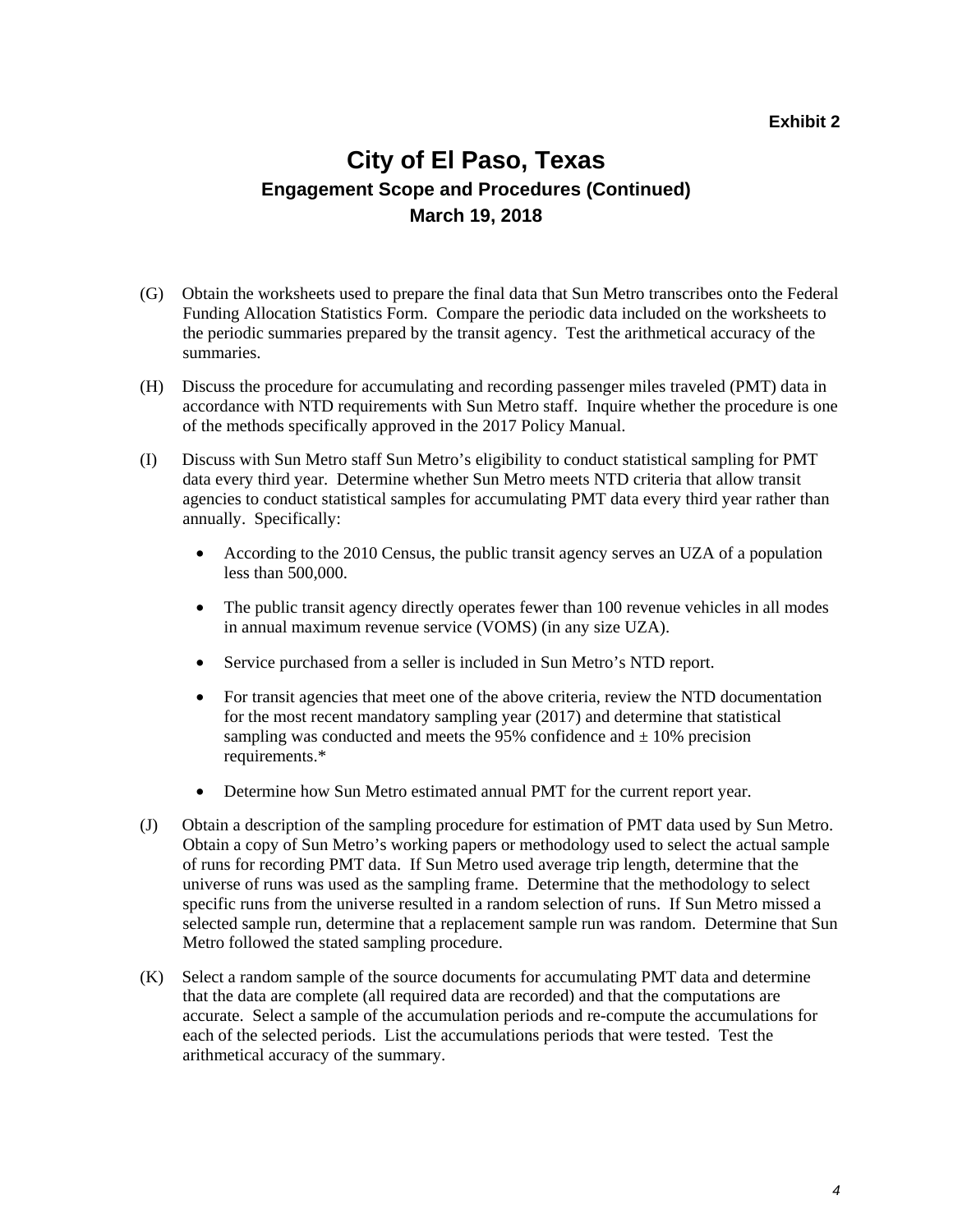### **City of El Paso, Texas Engagement Scope and Procedures (Continued) March 19, 2018**

- (L) Discuss the procedures for systematic exclusion of charter, school bus, and other ineligible vehicle miles from the calculation of actual vehicle revenue miles with Sun Metro staff and determine that they followed the stated procedures. Select a sample of the source documents used to record charter and school bus mileage and test the arithmetical accuracy of the computations.\*
- (M) For actual vehicle revenue mile (VRM) data, document the collection and recording methodology and determine that deadhead miles are systematically excluded from the computation. This is accomplished as follows:
	- If actual VRMs are calculated from schedules, document the procedures used to subtract missed trips. Select a sample of the days that service is operated, and re-compute the daily total of missed trips and missed VRMs. Test the arithmetical accuracy of the summary.
	- If actual VRMs are calculated from hubodometers, document the procedures used to calculate and subtract deadhead mileage. Select a random sample of the hubodometer readings and determine that the stated procedures for hubodometer deadhead mileage adjustments are applied as prescribed. Test the arithmetical accuracy of the summary of intermediate accumulations.\*
	- If actual VRMs are calculated from vehicle logs, select samples of the vehicle logs and determine that the deadhead mileage has been correctly computed in accordance with FTA definitions. \*
- (N) For rail modes, review the recording and accumulation sheets for actual VRMs and determine that locomotive miles are not included in the computation.\*
- (O) If fixed guideway or High Intensity Bus directional route miles (FG or HIB DRM) are reported, interview the person responsible for maintaining and reporting NTD data whether the operations meet the FTA definition of fixed guideway (FG) or High Intensity Bus (HIB) in that the service is:
	- 1. Rail, trolleybus (TB), ferryboat (FB), or aerial tramway (TR) or\*
	- 2. Bus (MB, CB, or RB) service operating over exclusive or controlled access rights-of-way (ROW); and
		- o Access is restricted,\*
		- o Legitimate need for restricted access is demonstrated by peak period level of service D or worse on parallel adjacent highway;\*
		- o Restricted access is enforced for freeways; priority lanes used by other high occupancy vehicles (HOV) (*i.e.*, vanpools (VP), carpools) must demonstrate safe operation; and \*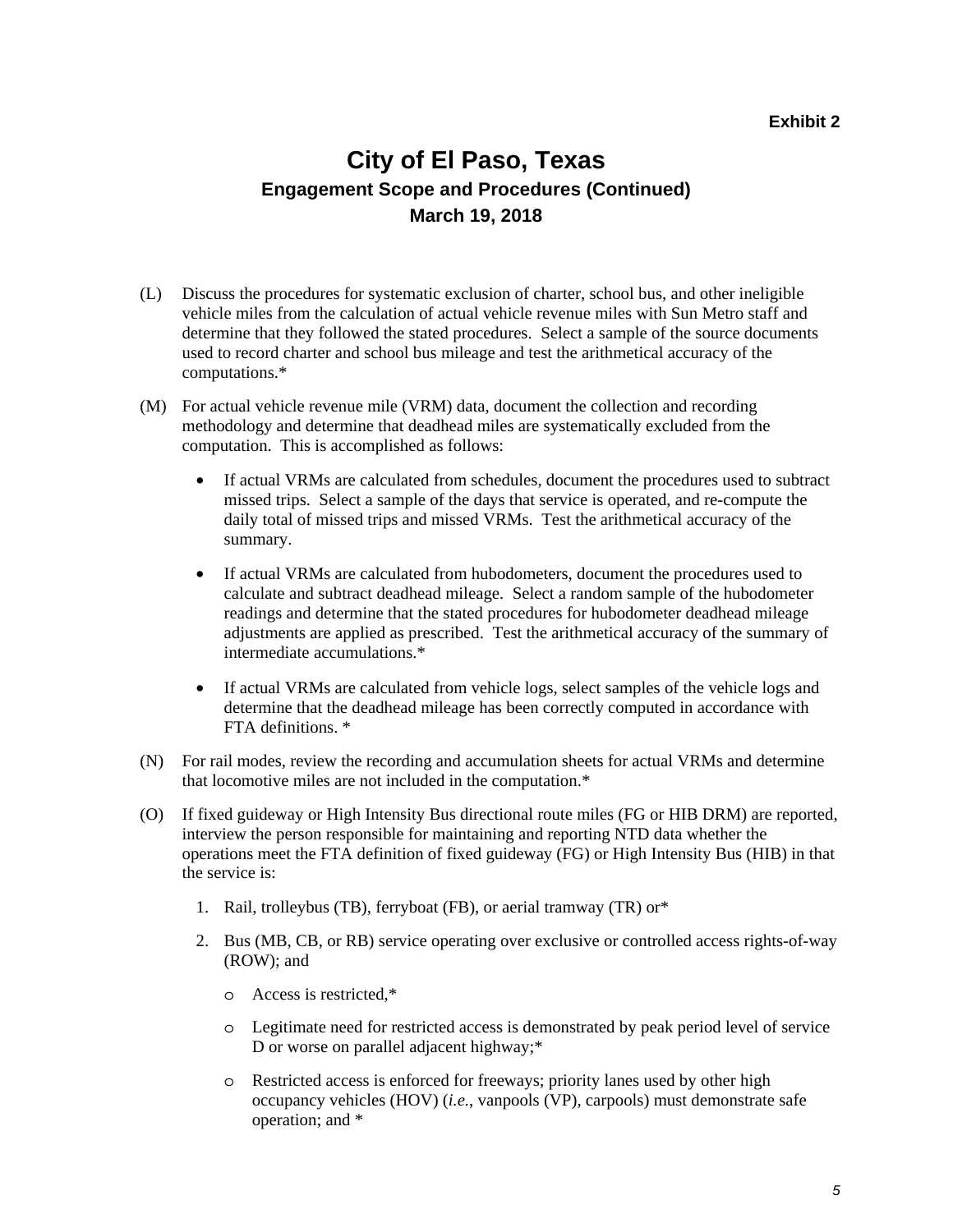### **City of El Paso, Texas Engagement Scope and Procedures (Continued) March 19, 2018**

- o High Occupancy/Toll (HO/T) lanes meet FHWA requirements for traffic flow and use of toll revenues. Sun Metro has provided the NTD a copy of the state's certification to the U.S. Secretary of Transportation stating that it has established a program for monitoring, assessing and reporting on the operation of the HOV facility with HO/T lanes.\*
- (P) Discuss the measurement of FG and HIB DRM with the person reporting the NTD data and determine that the he or she computed mileage in accordance with FTA definitions of FG/HIB and DRM. Inquire of any service changes during the year that resulted in an increase or decrease in DRMs. If a service change resulted in a change in overall DRMs, re-compute the average monthly DRMs and reconcile the total to the FG/HIB DRM reported on the Federal Funding Allocation Statistics Form.\*
- (Q) Inquire if any temporary interruptions in transit service occurred during the report year. If these interruptions were due to maintenance or rehabilitation improvements to a FG segment(s), the following apply:
	- 1. Report DRMs for the segment(s) for the entire report year if the interruption is less than 12 months in duration. Report the months of operation on the FG/HIB segments form as 12. Sun Metro should document the interruption.\*
	- 2. If the improvements cause a service interruption on the FG/HIB DRMs lasting more than 12 months, Sun Metro should contact their NTD validation analyst to discuss. The FTA will make a determination on how to report the DRMs.<sup>\*</sup>
- (R) Measure FG/HIB DRM from maps or by retracing route.\*
- (S) Discuss whether other public transit agencies operate service over the same FG/HIB as Sun Metro. If yes, determine that Sun Metro coordinated with the other transit agency (or agencies) such that the DRMs for the segment of FG/HIB are reported only once to the NTD on the Federal Funding Allocation Form. Each transit agency should report the actual VRM, PMT, and OE for the service operated over the same FG/HIB.\*
- (T) Review the FG/HIB segments form. Discuss the Agency Revenue Service Start Date for any segments added in the 2017 report year with the persons reporting the NTD data. This is the commencement date of revenue service for each FG/HIB segment. Determine that the date reported is the date that the agency began revenue service. This may be later than the Original Date of Revenue Service if the transit agency is not the original operator. If a segment was added for the 2017 report year, the Agency Revenue Service Date must occur within the transit agency's 2017 fiscal year. Segments are grouped by like characteristics. Note that for apportionment purposes, under the State of Good Repair (§5337) and Bus and Bus Facilities (§5339) programs, the seven-year age requirement for fixed guideway/High Intensity Bus segments is based on the report year when the segment is first reported by any NTD transit agency. This pertains to segments reported for the first time in the current report year. Even if Sun Metro can document an Agency Revenue Service Start Date prior to the current NTD report year, the FTA will only consider segments continuously reported to NTD.\*